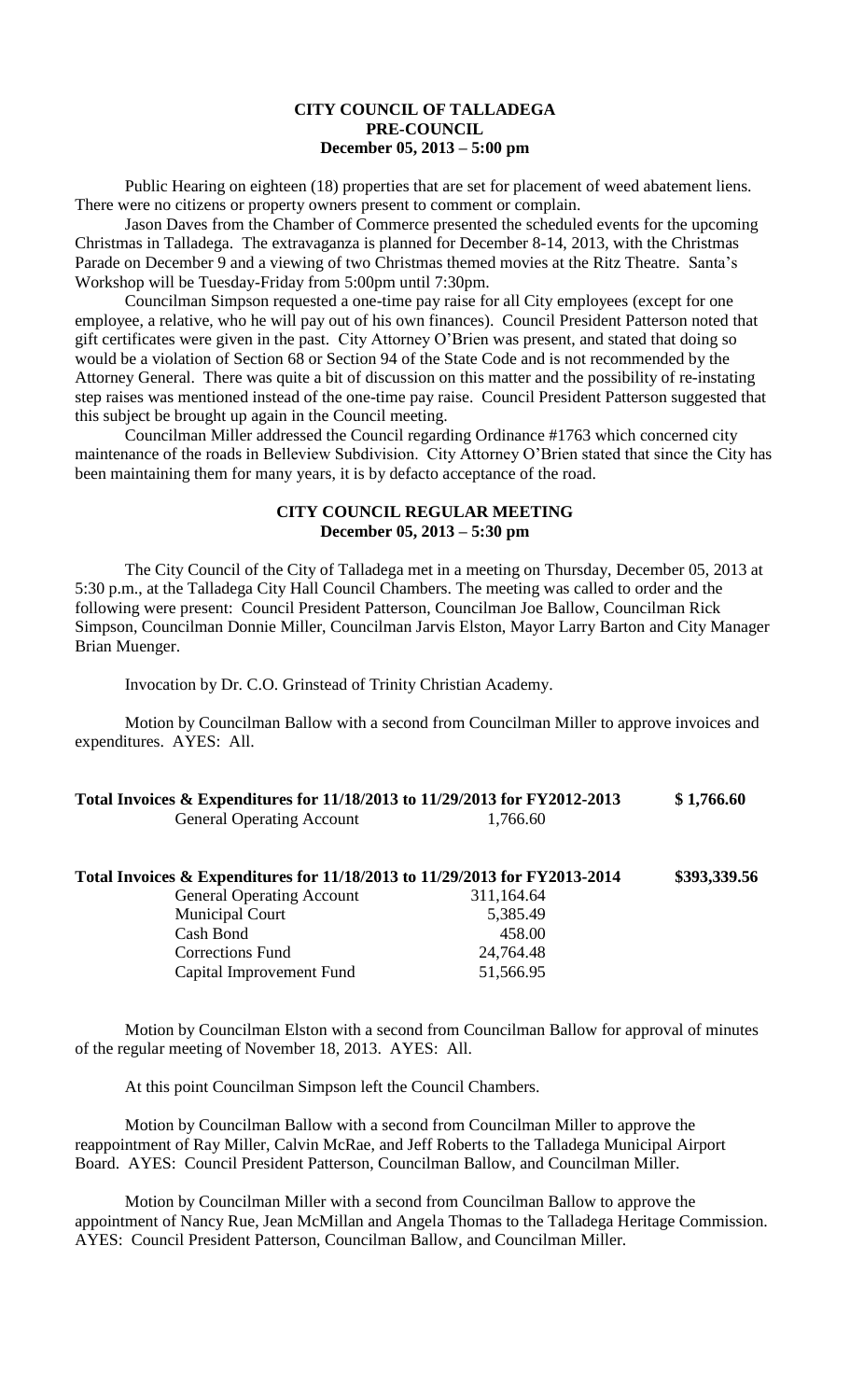Motion by Councilman Miller with a second from Councilman Ballow to approve the reappointment of Nicky Lawler to the Armstrong-Osborne Public Library Board. AYES: Council President Patterson, Councilman Ballow, and Councilman Miller.

Presented to the Council is a request for the installation of a streetlight at the intersection of Hanshaw Drive and West College Street. Motion by Councilman Miller with a second from Councilman Ballow to approve the request for a streetlight at the intersection of Hanshaw Drive and West College Street. AYES: Council President Patterson, Councilman Ballow, and Councilman Miller.

**Ordinance #1763** designating Scenic Drive, Lookout Lane, and Adams Ridge Lane of Belleview Subdivision as public roadways maintained by the City. *Tabled until next meeting.*

**Resolution #3015** approving purchase of insurance policies through Talladega Insurance Agency for auto, general liability and umbrella liability for a total cost of \$271,739.00

Motion by Councilman Miller with a second from Councilman Ballow to approve Resolution #3015. Roll Call. AYES: Council President Patterson, Councilman Ballow, and Councilman Miller.

**Resolution #3016** authorizing a weed abatement lien on vacant lot on Sloan Ave (Parcel ID 1305223008001000)

**Resolution #3017** authorizing a weed abatement lien on 709 18<sup>th</sup> Street

**Resolution #3018** authorizing a weed abatement lien on 520 North Court Street

**Resolution #3019** authorizing a weed abatement lien on 406 East Parkway

**Resolution #3020** authorizing a weed abatement lien on 205 Alexander Street

**Resolution #3021** authorizing a weed abatement lien on vacant lot on Long Street (Parcel ID 1308283001017000)

**Resolution #3022** authorizing a weed abatement lien on vacant lot on Howard Street (Parcel ID 1305223012007000)

**Resolution #3023** authorizing a weed abatement lien on vacant lot on Hill Street (Parcel ID 1305224024005000)

**Resolution #3024** authorizing a weed abatement lien on 917 Nimitz Avenue

**Resolution #3025** authorizing a weed abatement lien on 21 Banjo Hills

**Resolution #3026** authorizing a weed abatement lien on vacant lot on Knox Street (Parcel ID 1306233015009000)

**Resolution #3027** authorizing a weed abatement lien on 720 Pulliam Street

**Resolution #3028** authorizing a weed abatement lien on vacant lot on Knox Street (Parcel ID 1306233015010000)

**Resolution #3029** authorizing a weed abatement lien on vacant lot on East Coffee Street (Parcel ID 1307262017009000)

**Resolution #3030** authorizing a weed abatement lien on vacant lot on corner of Savory and College Street (Parcel ID 1308284002003000)

**Resolution #3031** authorizing a weed abatement lien on vacant lot on corner of Park Circle and 19th Street (Parcel ID 1305224024014000)

**Resolution #3032** authorizing a weed abatement lien on vacant lot on corner of College and Jackson Streets (Parcel ID 1308273000005000)

**Resolution #3033** authorizing a weed abatement lien on vacant lot on Long Street (Parcel ID 1308283008023000)

Motion by Councilman Ballow with a second from Councilman Miller to approve Resolutions #3016- 3033. Roll Call. AYES: Council President Patterson, Councilman Ballow, and Councilman Miller.

Councilman Simpson returned to the Council Chambers at this time.

**Resolution #3034** approving a contract with Kimberlee Davidson for tax administration services at a cost of \$20.00/hour for approximately 35 hours per month for three months with optional thirty day renewal periods.

Motion by Councilman Miller with a second from Councilman Ballow to approve Resolution #3034. Roll Call. AYES: Council President Patterson, Councilman Ballow, Councilman Simpson, and Councilman Miller.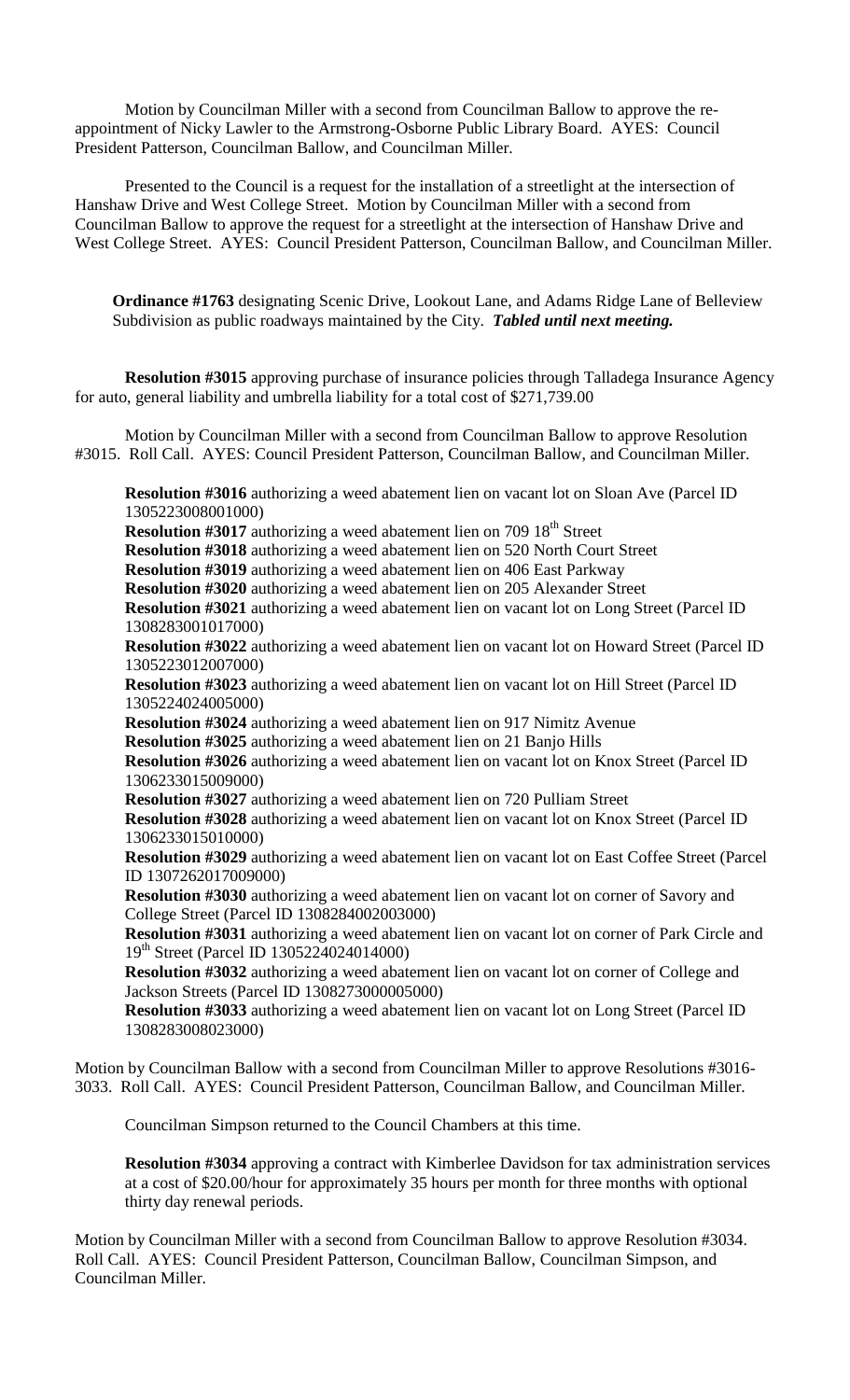**Resolution #3035** approving the 3-year lease purchase with Nohab Business Products for Laserfiche Archiving Software and a dedicated server for \$419.75 per month.

Motion by Councilman Ballow with a second from Councilman Miller to approve Resolution #3035. Roll Call. AYES: Council President Patterson, Councilman Ballow, Councilman Simpson, and Councilman Miller.

Motion by Councilman Miller with a second by Councilman Ballow to approve the invoices and expenditures for the Water Department. AYES: Council President Patterson, Councilman Ballow, Councilman Simpson, and Councilman Miller.

|                                  | Water Department Expenditures for 11/20/13 to 11/26/13 for FY2012-2013 \$84.00 |  |
|----------------------------------|--------------------------------------------------------------------------------|--|
| <b>O</b> perations & Maintenance | 84.00                                                                          |  |

|                          | Water Department Expenditures for 11/20/13 to 11/26/13 for FY2013-2014 | \$225,393.38 |
|--------------------------|------------------------------------------------------------------------|--------------|
| Operations & Maintenance | 86,159.52                                                              |              |
| Revenue                  | 139,233.86                                                             |              |

**Resolution #3036** approving a contract with Insite Engineering for design, construction, engineering and inspection services for Citizen's Marksmanship Program Water Main Extension along Turners Mill Road not to exceed cost of \$19,800.

Motion by Councilman Miller with a second from Councilman Ballow to approve Resolution #3036. AYES: Council President Patterson, Councilman Ballow, Councilman Simpson, and Councilman Miller.

In other business, the location and time for the next Council Meeting will be held at the Armstrong-Osborne Public Library on December 16, 2013 at 5pm. A memorial dedication for Ms. Rebecca Newman will be held then immediately followed by the Pre-Council meeting.

Presented to the Council, was the annual Historic Preservation Commission (HPC) report. This report is required by City Ordinance No.1249 and is also filed with the Alabama Historical Commission to maintain the City's Certified Local Government status. This year the Commission approved eleven (11) of the twelve (12) COA applications submitted.

City Manager Muenger updated the Council on Veteran's Park with the conduit for the electric being installed for lights. Also the Spring Street closure to replace the pipe under the road is delayed due to impending weather.

Also mentioned was the Park and Recreation operation schedule and sporting fees. It was noted that the City has taken over the administration of the softball, baseball, and T-ball teams.

At this time, Councilman Elston arrived and apologized for being late (stuck in traffic).

Council President Patterson raised the issue of the one time employee raise brought forth from Pre-Council; stating that it would be wise to heed the City Attorney's opinion, but perhaps an additional vacation day could be added for the City employees along with reinstating the step raise. There was some discussion about this subject matter and it was decided that all options would be looked into and brought up again at the next meeting.

Motion by Councilman Ballow with a second from Councilman Simpson for a \$50.00 one-time pay raise for City employees. Roll Call. AYES: Councilman Ballow. ABSTAIN: Council President Patterson, Councilman Miller, and Councilman Simpson.

Mayor Barton swore in Ray Miller, Calvin McRae, and Jeff Roberts to the Talladega Municipal Airport Board.